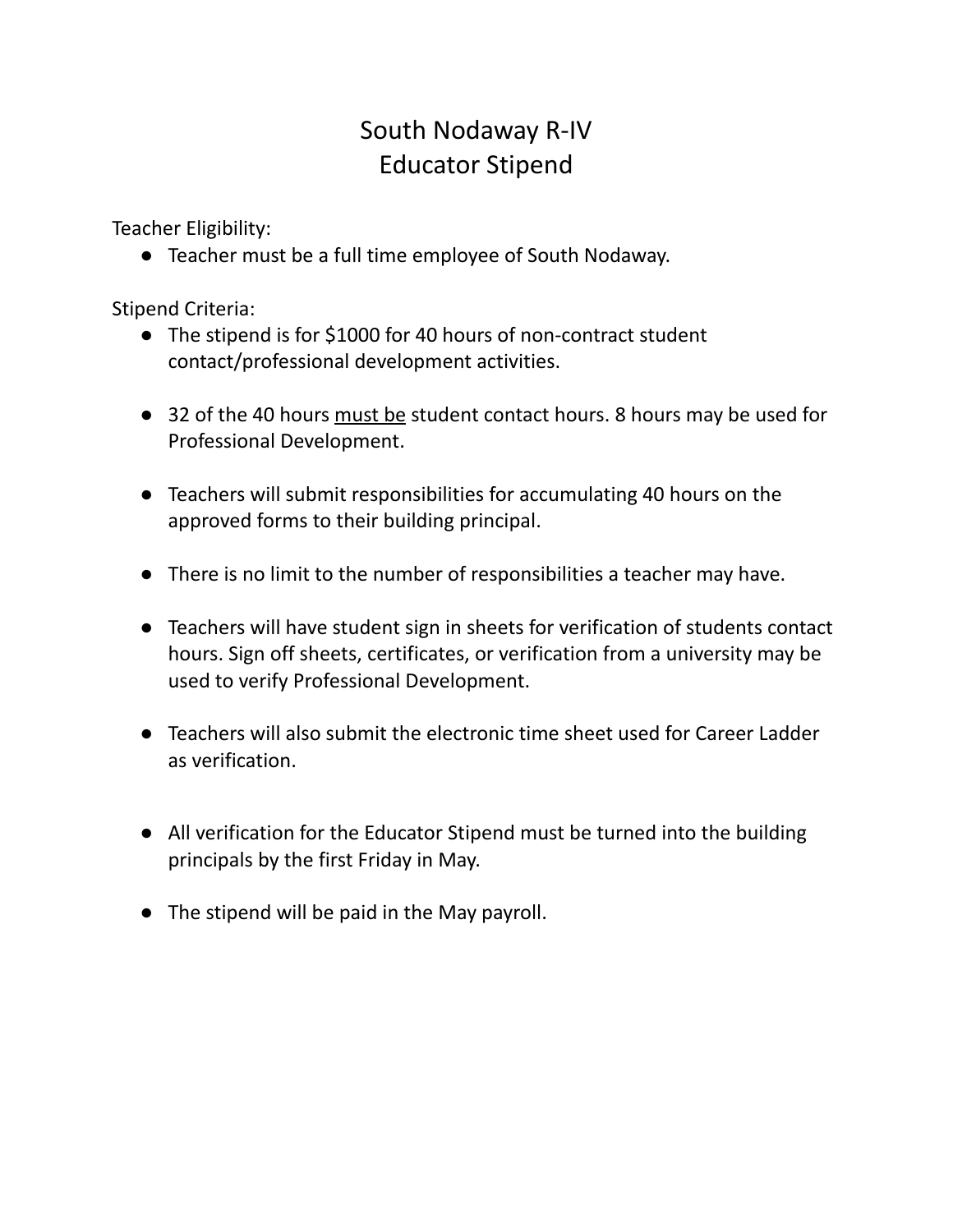South Nodaway R-IV Educator Stipend Summary Sheet

Name: \_\_\_\_\_\_\_\_\_\_\_\_\_\_\_\_\_\_\_\_\_\_\_\_\_\_\_\_\_\_\_

Date: \_\_\_\_\_\_\_\_\_\_

List Responsibilities to the accepted for the Educator Stipend below with the hours listed beside each.

| Responsibility | Number of |                   |
|----------------|-----------|-------------------|
|                | hours     | Date<br>completed |
|                |           |                   |
|                |           |                   |
|                |           |                   |
|                |           |                   |
|                |           |                   |

Building Principal's Signature: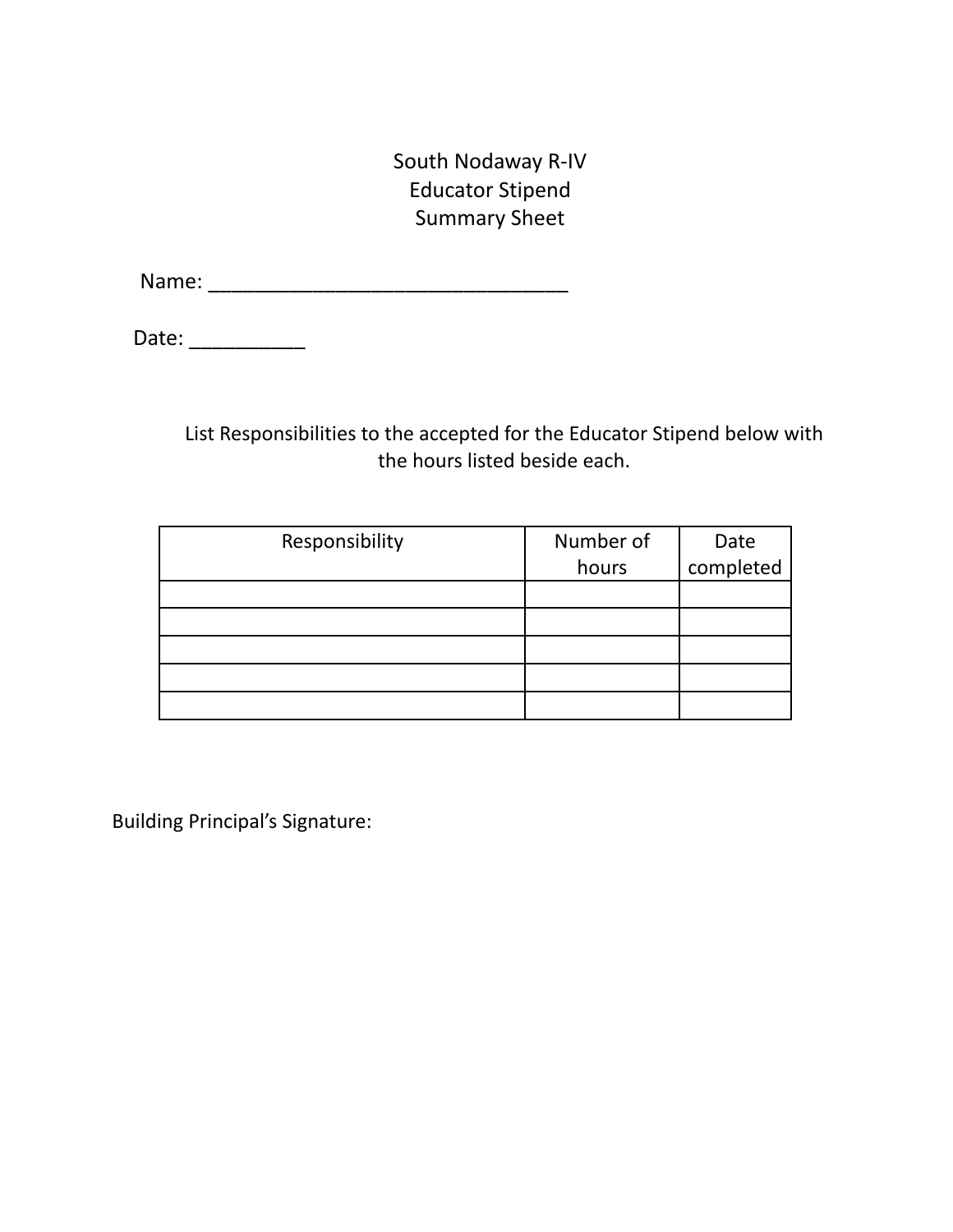## South Nodaway R-IV Educator Stipend

# Responsibility Plan (To be completed for each responsibility)

Name:\_\_\_\_\_\_\_\_\_\_\_\_\_\_\_\_\_\_\_\_\_\_\_\_\_\_\_\_\_\_\_\_

Responsibility:\_\_\_\_\_\_\_\_\_\_\_\_\_\_\_\_\_\_\_\_\_\_\_\_\_\_\_\_\_\_\_\_\_\_

Hours for this responsibility: \_\_\_\_\_\_\_\_\_\_\_\_\_\_\_\_\_\_\_\_\_\_\_\_\_

Explain how this responsibility will encourage student improvement:

Please list the specific actions you will use to complete this responsibility:

Please list the responsibility's completion date and process for verification: (Please remember ALL student contact should have students signing in.)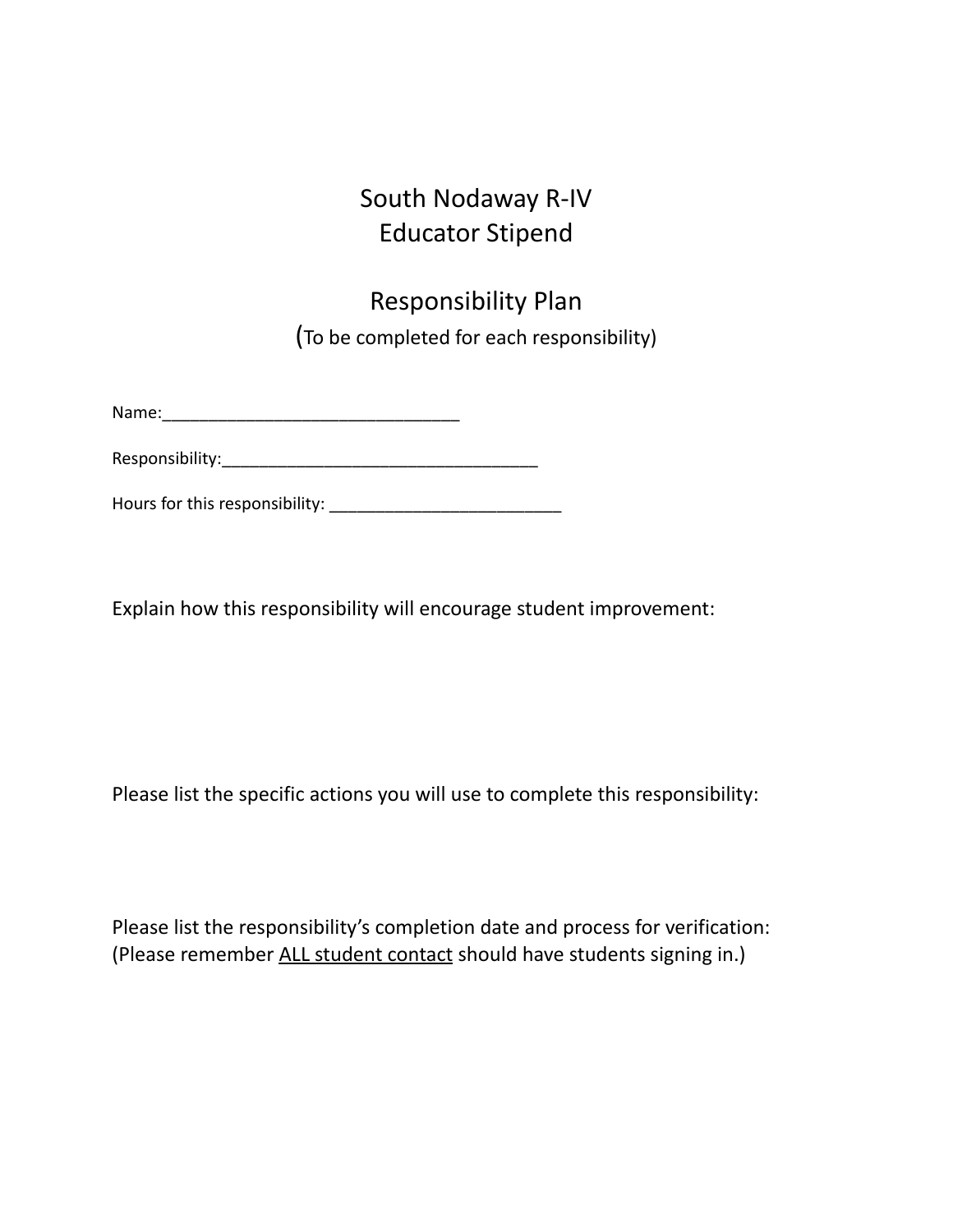#### South Nodaway R-IV Educator Stipend Student Sign-In Sheet

| Date | Time:<br><b>Begin</b> | Time:<br>End | What student was<br>working on | Student's Signature |
|------|-----------------------|--------------|--------------------------------|---------------------|
|      |                       |              |                                |                     |
|      |                       |              |                                |                     |
|      |                       |              |                                |                     |
|      |                       |              |                                |                     |
|      |                       |              |                                |                     |
|      |                       |              |                                |                     |
|      |                       |              |                                |                     |
|      |                       |              |                                |                     |
|      |                       |              |                                |                     |
|      |                       |              |                                |                     |
|      |                       |              |                                |                     |
|      |                       |              |                                |                     |
|      |                       |              |                                |                     |
|      |                       |              |                                |                     |
|      |                       |              |                                |                     |
|      |                       |              |                                |                     |